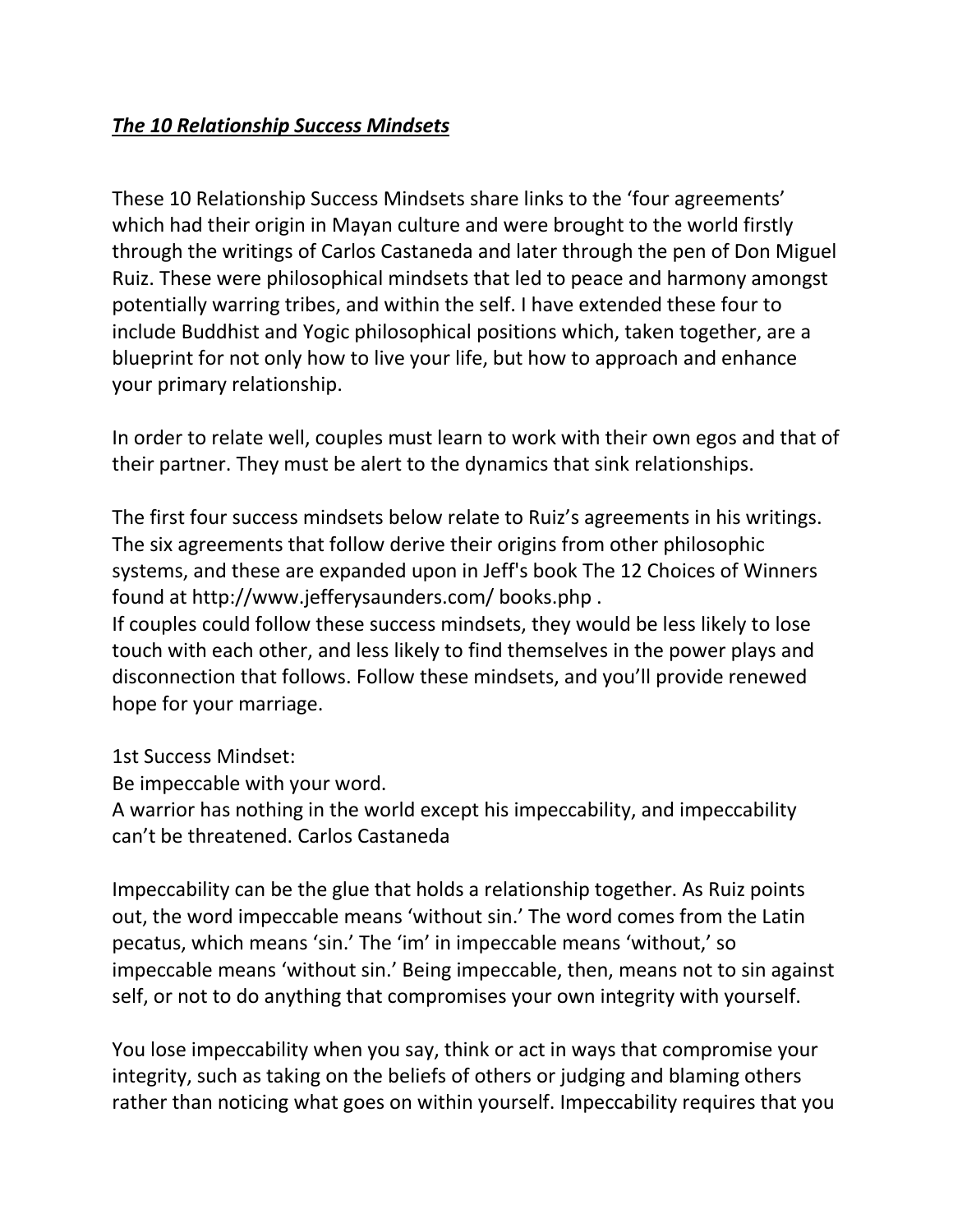take full responsibility for your actions, knowing that you can't be made to say, do or think anything. You no longer blame your father, mother, government or partner for how you behave. Being impeccable involves taking total responsibility for how you respond to life's vicissitudes.

When you make a mistake, however, this is not an invitation to pass judgment on self. Self-blame, self-judgment is an indulgence that is also 'sinful' – destructive towards and out of harmony with self. Mistakes are actually an opportunity to learn and think differently. So when you're impeccable, you don't use your word (either as a thought or as speech) against yourself, allowing yourself to indulge in guilt, shame, or self-doubt.

Impeccable behaviour recognises an unhelpful choice as an opportunity to do something differently – and then boldly stepping into that choice. Couples find themselves following the expectations of others, doing what they don't want to do, saying what they don't want to say. Being impeccable with your word means you stay true to your own needs, values and knowing, whilst negotiating with others who are different, but not wronging or righting them because they are different. Dropping expectations and learning to accept self and others for who you and they are will enable you to appreciate what appears to be imperfection, and reminding yourself that imperfection is the perfect reality of life. You will then be impeccably relating to life as it is, and will also express yourself truthfully – being honest with your word.

Reflections: "When could I better manage what I allow myself to say?"

"How could I express myself to better represent the person I want to be?"

2nd Success Mindset:

Don't take anything personally.

Self-importance is man's greatest enemy. What weakens him is feeling offended by the deeds and misdeeds of his fellow men. Self-importance requires that one spend most of one's life offended by something or someone. Carlos Castaneda, The Wheel of Time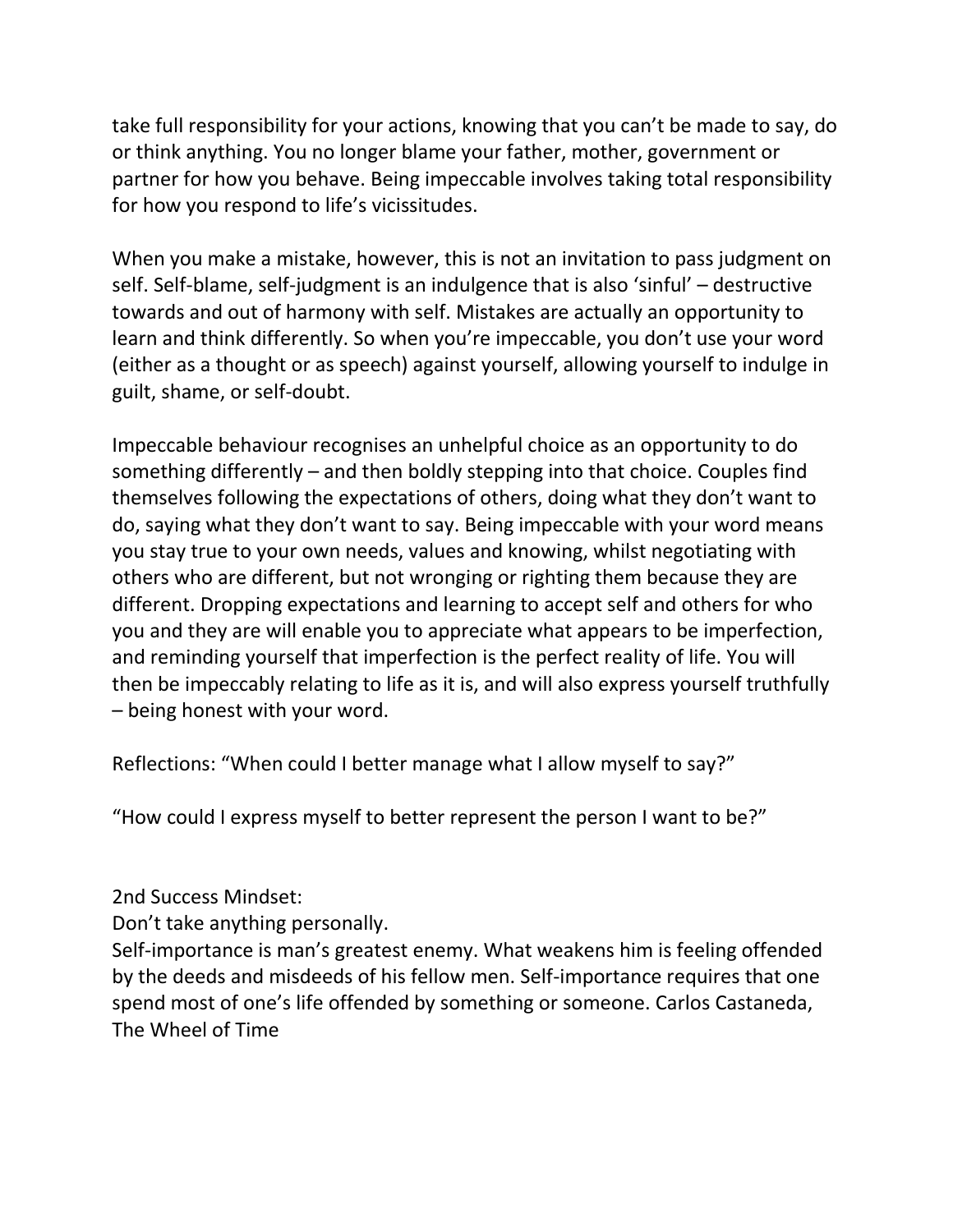Self-importance is the strange state of affairs that most find themselves in – that some other person should constantly respect, admire, accept, approve and be loyal to – ME! This just can't happen, because people are too immersed in meeting their own needs and wants, and their own personality idiosyncrasies, to be available to intuit then meet the needs and wants of others. Yet, when we don't get the response from a partner that we expect, we take it personally, as if their behaviour was about ME – very important ME! I like this comment of Abraham-Hicks, which puts the view of others in its rightful place. "... it is so important for you to get everybody else out of the equation. They've got their own game going on; they don't understand your game. Give them a break; stop asking them what they think. Start paying attention to how you feel. Joy will be yours immediately, and everything else that you have ever thought would make you happy, will start flowing, seemingly effortlessly, into your experience."

When couples get distressed with each other, they may say and do things which they later regret. But what really undermines a relationship, is when a partner takes personally what is said to them. When we get distressed in a relationship, it is usually because our needs are not met, our self-esteem is eroded, or our values are not honoured. When this occurs, our inner child reacts as if something is being done to us. Of course this is not what is happening. What is taking place is our partner is behaving badly because their inner child needs are not being met, self-esteem undermined, or values being ignored. Yet, rather than saying to ourselves "Oh dear, my partner is suffering right now," we behave as if something is being done to self. We are all vulnerable to having our buttons being pushed in this way, as if the other's behaviour is aimed at us personally. It never is. Whenever we act badly, old childhood wounds have been reactivated, yet we use the people we are relating to now to throw our toys at.

If our partner says "you're stupid", it's not because they are clairvoyant or everybody can see how stupid we are. It's because they are struggling, and project that inner child struggle onto someone near them, just as they did, or a parent did, in their childhood.

Commonly, a partner can feel so intimidated by another's inner child behaviour that they withdraw, close down, and slink away. Alternatively, they may come our fighting angrily, throwing words at their partner as if hurting, demanding or blaming them will in some way help. Of course it won't because their partner is in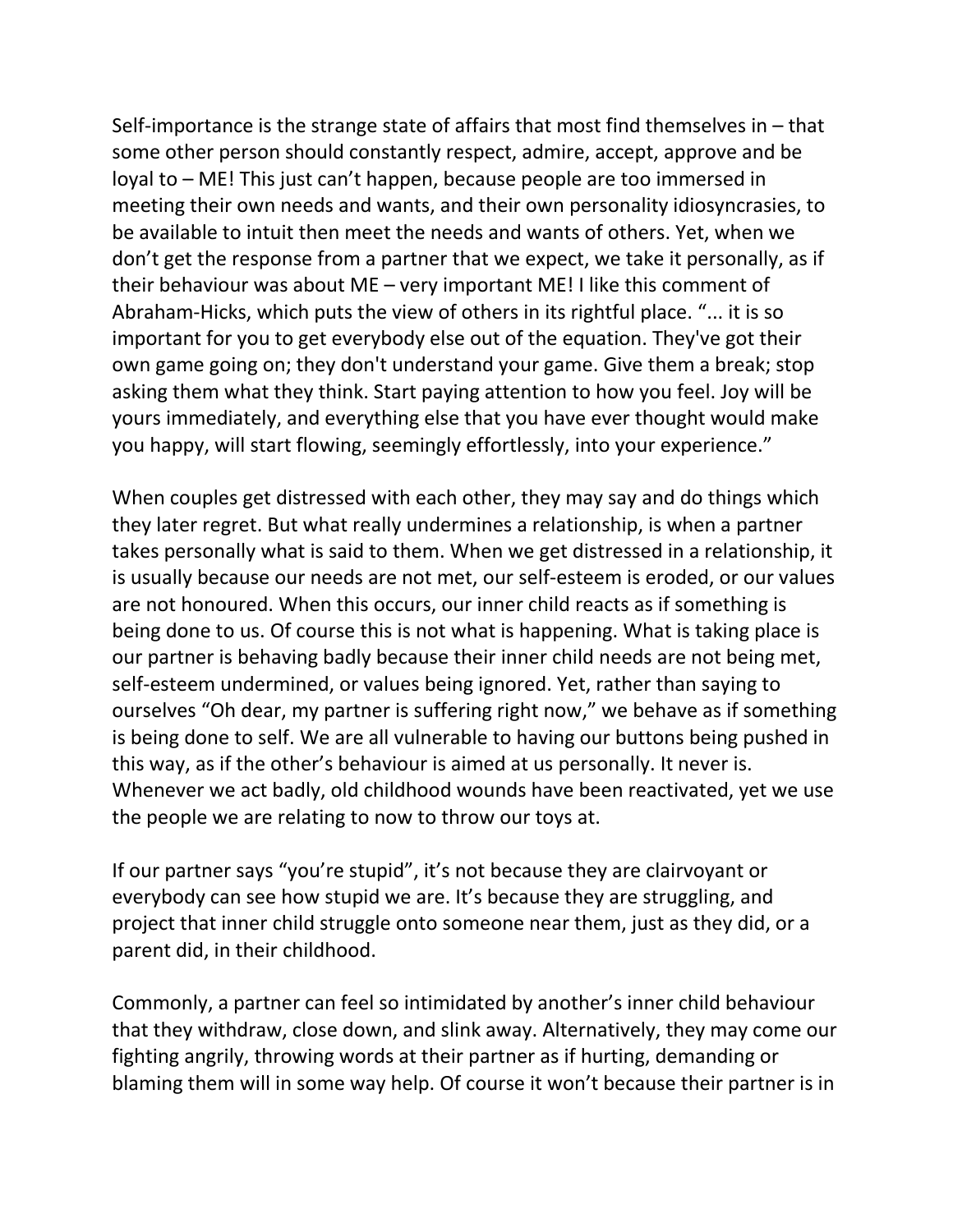a process which had its origins years earlier. See more about how these 'attachment styles' operate by reading Conflict styles

Try adopting the following attitude towards another's behaviour suggested by Stuart Wilde. "The hardest step to enlightenment is giving others the freedom to be as stupid as they want without any need or desire to change them in any way." When you can do this, you won't take the unreasonable, unkind, uninformed, insensitive or unwise behaviour of others personally.

Reflections: "When could I allow myself to recognise another's comments are not really about me?"

"How could I express myself so as to better own my own stuff and not project my reactivity onto others?"

3rd Success Mindset:

Don't make assumptions.

We hardly ever realize that we can cut anything out of our lives, anytime,in the blink of an eye. Carlos Castaneda, The Wheel of Time

Humans have a very strange habit of believing that their view of reality is THE view of reality. If for example I feel hurt by a comment, then I can assume others will feel hurt also. If I can't cope with anger, others won't cope either. If I found a speaker boring, then others will also have that experience. If I believe another meant something unkind, I should be expected to feel hurt.

However, assumptions are often so inaccurate, that they risk making an ass out of u and me. Whenever we assume another's truth, what another meant, what another was thinking or wanting, or what another's motives were, we are at risk of getting a firm grasp of the wrong end of the stick. This is a big deal, because in relationships people can feel hurt by what they assume another has meant. This not only leads to emotional reactions, but can also lead to angry or even vengeful behaviours that are even more unhelpful. Most relationships are loaded with hurts, frustrations and resentments that have piled up over time when one person has assumed what another has meant. These unhelpful emotions may build up because partners are communicating using a different language – one the language of feelings, the other the language of the mind.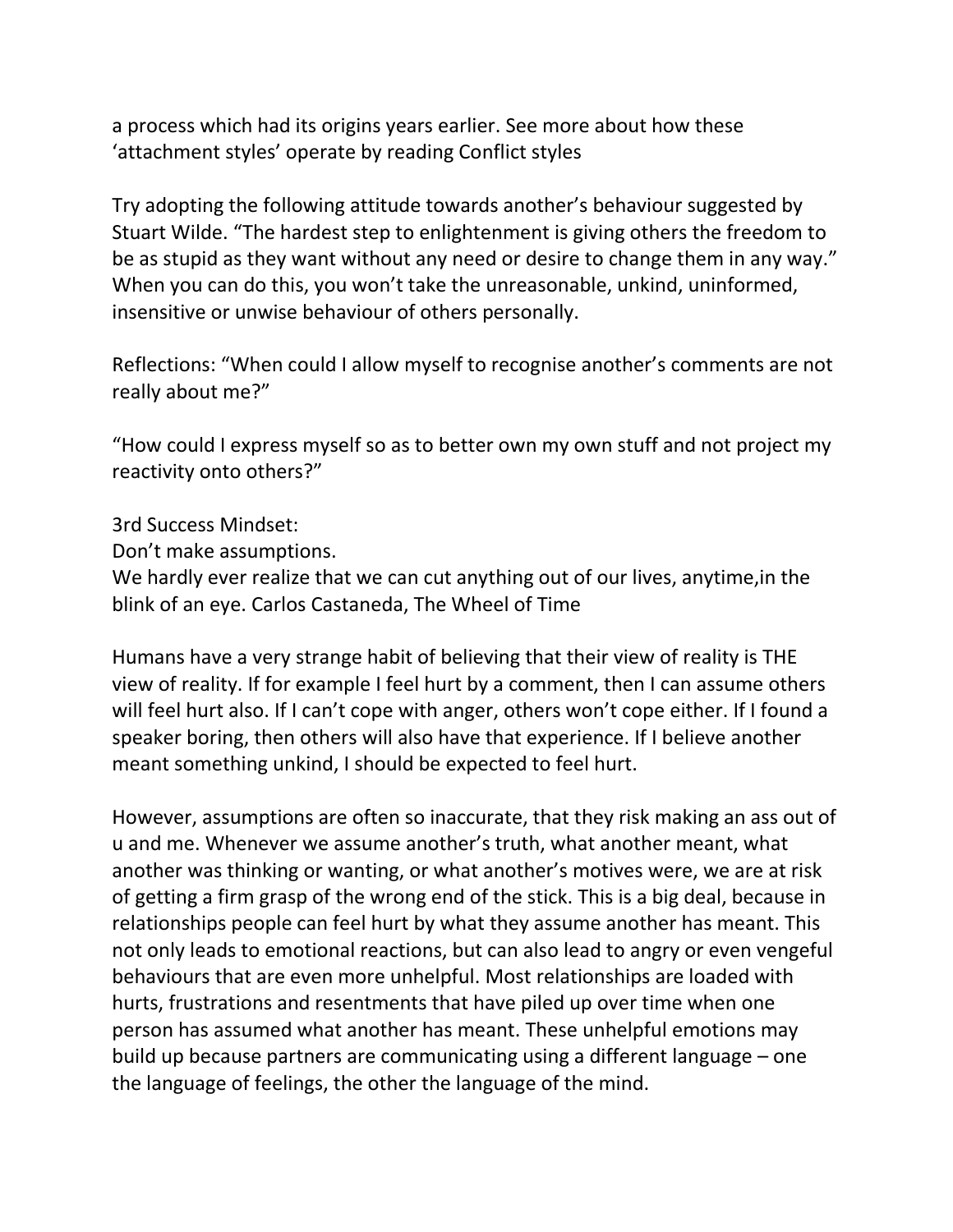Clear communication is the way to avoid assumptions. If you are wondering what another means or intended, ask. Seek clarification. Check as to what was meant. Express concerns, confusion, anxiety or whatever about what the other has said, and ask whether or not you've heard them correctly. It helps to prefix your comments with phrases like: "Can I tell you what's going on for me right now ...", or "This isn't about you, but what's happening for me after you made that statement is ...", or "I want to check out what you meant when you said ... "

Learn the language by which you relate. This is well described in the first article above entitled Conflict styles Learn also to articulate your views, needs, wants and preferences and don't just hope that the other knows where you are coming from. Successful couples know that very concise expression of what they want and who they are is the way to avoid misunderstandings and fears about what the other is thinking or meaning. I elaborate on how to communicate meaningfully in the article Conflict styles

Reflections: "What assumptions have I made in the past about my partner and his/her comments?"

"How could I better express myself so as to inquire what my partner was meaning?"

4th Success Mindset: Always do your best. Always do your best. What you plant now, you will harvest later. Mandino Og

Human beings are naturally positively intended, but not all humans actively seek to progress, learn more, become wise, more loving, more patient, and so on.

In a relationship, it is essential that a couple work towards being the best they can be, because learning more about self and other, how relationships succeed, how emotions can be managed, or how children can be best raised is the only way to improve your quality of life. Because relationships are always getting better or getting worse (never static), if you're not trying to do your best, then you will not be moving towards a better place together.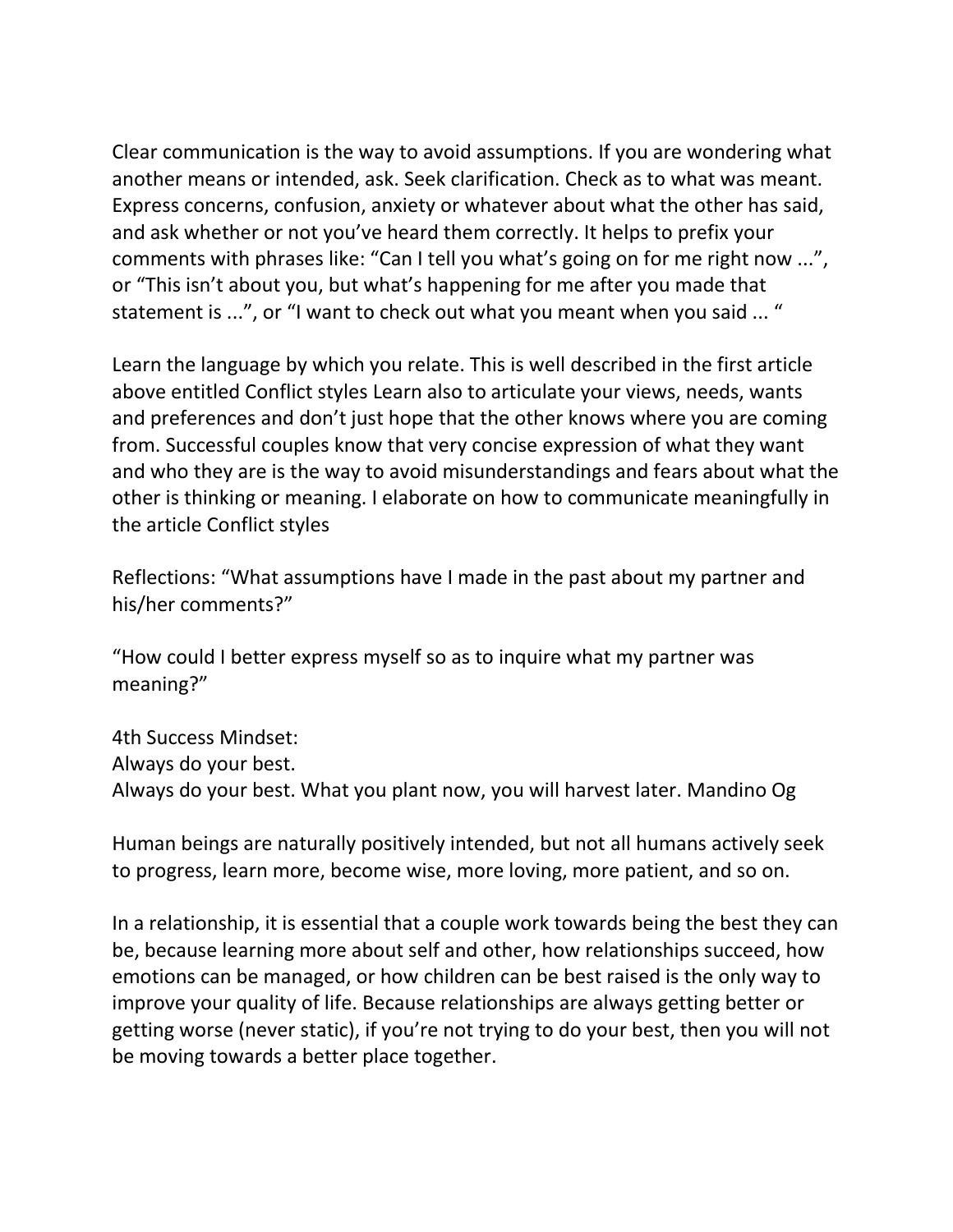Personality idiosyncrasies that make it difficult for others to be in relationship with you must be addressed. Virtually any relationship requires that you are mentally and emotionally balanced, honest, faithful, trustworthy, compassionate, loving, emotionally available, intimate and vulnerable. Acting like a Victim, Rescuer or Persecutor will undermine a relationship, and these behaviours are inevitable if your neediness tendencies are not addressed. An unwillingness to address one's reactivity is tantamount to an unwillingness to be responsible for the state of your relationship.

Below is a quote from my book The 12 Choices of Winners from Carlos Castaneda whose spiritual teacher encouraged Carlos to focus on what works, and not indulge in what doesn't . "The trick is what one emphasizes. We either make ourselves miserable, or we make ourselves strong. The amount of work is the same." If we focus on getting better at relating and understanding how relationships work, our relationship will improve. If we do nothing, or get buried in woe and negative thinking, it won't.

Some days you'll want to learn as much as possible, and other days you will not care less. However, so long as you adopt an overall determination to learn and progress and become the best you can be, you will attract opportunities to improve. Exhaustion, anxiety, fears, guilt, shame, doubt and hopelessness will be the emotional states that most remove you from a state of positive intention. Seeing we all experience these from time to time, we won't always be at our best to be our best.

Always doing our best, then, is a core value that will help us achieve all of the other ten successful mindsets. It is a core ingredient in all people who make something of their lives. No one can ever succeed without this essential value leading their choices in life.

In my book The 12 Choices of Winners http://www.jefferysaunders.com/ books.php I make reference to the Japanese concept of 'kaizen', broadly translated as 'small improvement'. The Japanese industrial miracle following World War II was built on this concept, introduced to Japanese workers by the American quality control expert Edwards Deming. Deming knew that if the Japanese rewarded their workforce for striving to build excellence by constantly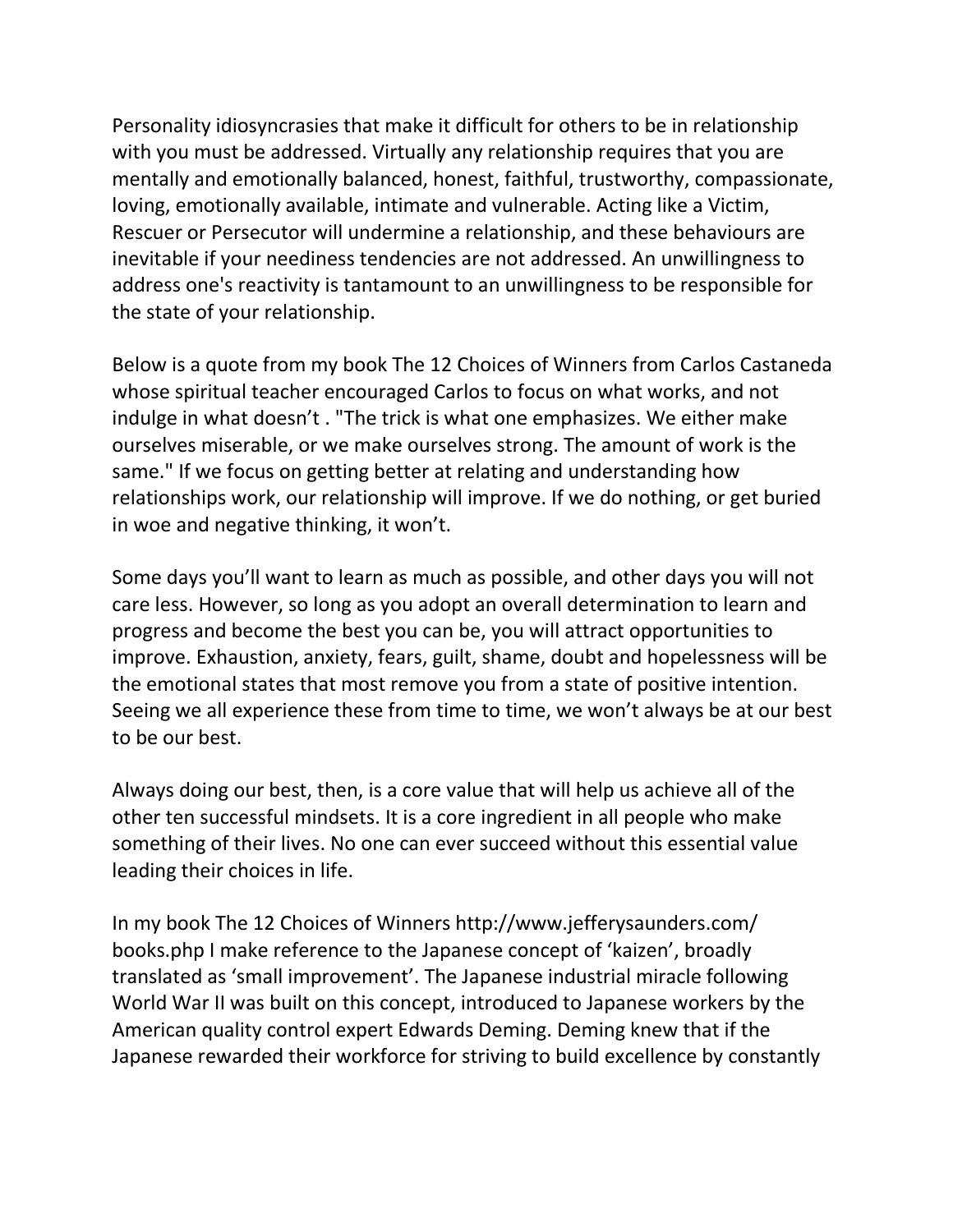doing better, that within a decade the Japanese economy would supersede that of America – an ambitious prediction that became a truth.

When couples set the goal of wanting to constantly improve their relationship, finances, health and so on, this striving to do the best possible will strengthen the quality of that relationship. Without a determination to look at how we can improve our relating to those close to us, we are likely to stay stuck in past conditioning, and our relating will be robotic and based on childhood conditioning.

Reflections: "When could I better manage what I allow myself to say and do?"

"How could I better express my needs when I (unrealistically) expect more of my partner?"

5th Success Mindset: Own the need to up-skill If your ship doesn't come in, swim out and meet it. Winters

Without a determination to look at how we can improve our relating to those close to us, we are likely to stay stuck in past conditioning, and our relating will be robotic and based on those old patterns. If you are not looking at how to improve your relating and communicating abilities, you are not recognising that relationships must be a constant journey towards betterment. Our relationships are never static, they are either improving or deteriorating – and the latter is very common.

I wrote the book The 12 Choices of Winners to assist people on the personal development path who might not otherwise have known what that journey might involve, and that it pre-empts quality relating. When I've discussed the ten ingredients of a successful primary relationship on my relationship courses, I've noted that "Personality tendencies that make it very difficult for anyone to be in relationship with you must be addressed. In order to succeed, virtually any relationship requires that you are mentally and emotionally balanced, honest, faithful, trustworthy, compassionate, loving, emotionally available, intimate and vulnerable. Acting like a Victim, Rescuer or Persecutor will undermine a relationship in no time, and these are inevitable if your neediness tendencies are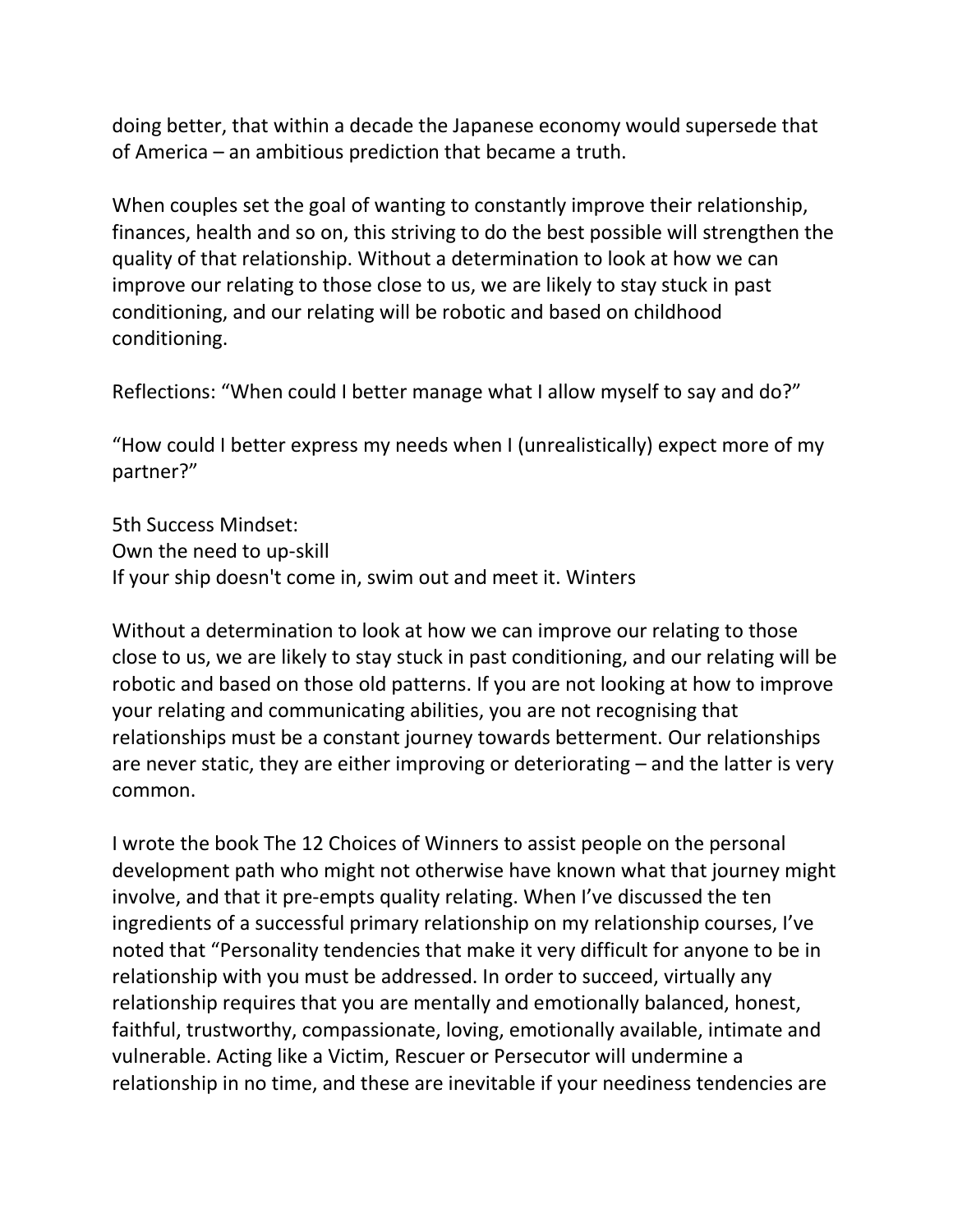not healed. An unwillingness to address one's reactivity is tantamount to an unwillingness to be responsible for the state of your relationship."

The most ignorant of people believe that it is only their partner who needs to do the personal work. I've met many who have been told, and may even believe, that their shortcomings are the sole reason for the problems within their relationship. However, this has never been my experience. A relationship is an interactive dynamic, and this includes emotional reactions that even the seemingly most unemotional partners have. No one is immune from being triggered in a close emotional encounter.

Check out the strengths and weaknesses of our relating style. Your attachment style will have the most impact on how you relate, and for everyone this is a mix of helpful and unhelpful tendencies. Check out these 'attachment styles' and how they operate by reading Conflict styles

Reflections: "What skill must I acquire to better connect and resolve differences?"

"How skill would enable me to better cope with my partner's distress?"

6th Success Mindset: Develop individual freedom Without freedom from the past, there is no freedom at all,because the mind is never new, fresh or innocent. Jiddhu Krishnamurti

All relationships face this dilemma: the tension between 'me' and 'we' and the desire to live out the next best version of yourself. Couples get together to expand their expression of self, to grow into the best possible version of themselves. Yet, the opposite can happen – individuals compromise their own needs, wants and desires in order to accommodate their partner's needs, wants and desires. It can even feel that for the relationship to survive, one party must acquiesce to the needs and wants of the other. This tension leads to inevitable conflict, and ultimately to a fight for individual freedom and survival of one's own ego.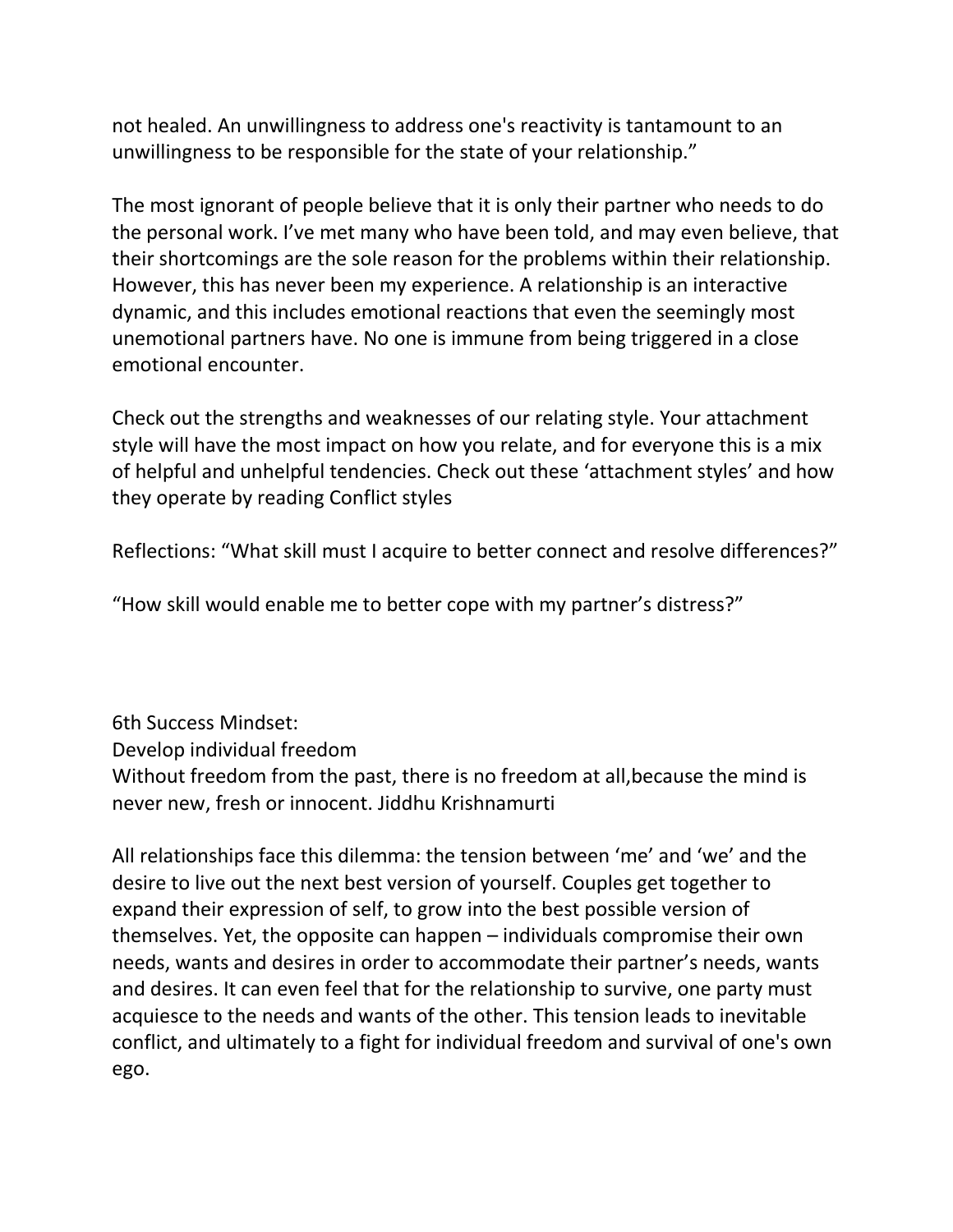During the honeymoon phase, each is focused on helping their partner to met needs, wants and desires. However, this altruistic stance soon changes once the fear of not being appreciated and understood kicks in. Couples can soon shift from benevolent mutual support to aggressive self protection. When this happens, couples either fight and argue, or distance from each other and focus on getting their own needs met.

The first step toward personal freedom is the awareness of this tension, and our desire to resolve it. We need to be aware that we are not free in order to seek a way to be free. Only when we are aware of the problem can we address and solve it.

So who or what is it that really stops us from being free? We blame our partners, the children, the mortgage, politicians, the weather, our parents, religion, God. Who really stops us from being free? The sad truth is that we stop ourselves. The wonderful philosopher Joseph Campbell commented: "Freud tells us to blame our parents for all the shortcomings of our life, Marx tells us to blame the upper class of our society. But the only one to blame is oneself."

We are actually trapped by our own beliefs and habits, through which we have learned to give up our freedoms. We often believe we must do all sorts of things for others, at our own cost. But this is just a habit of domestication. The way most of us are living now is the result of many years of domestication. You cannot expect to break that pattern immediately.

Become aware of how you may have inadvertently given up freedoms as you've supported others, and the guilt that keeps you doing that. A simple agreement to support each other to be as free as possible is really all it takes to break the shackles of this self imposed prison. When you agree to actively support each other's uniqueness, that will require an exploration of needs, wants and desires you both have, some relating to the relationship, others relating to what you desire to achieve outside of the relationship. Cooperative support of each other and communication of these needs and desires is the way forward.

I love this quote from Abraham-Hicks, because it so appropriately emphasises that we must shake off the notion that our freedom and well-being is somehow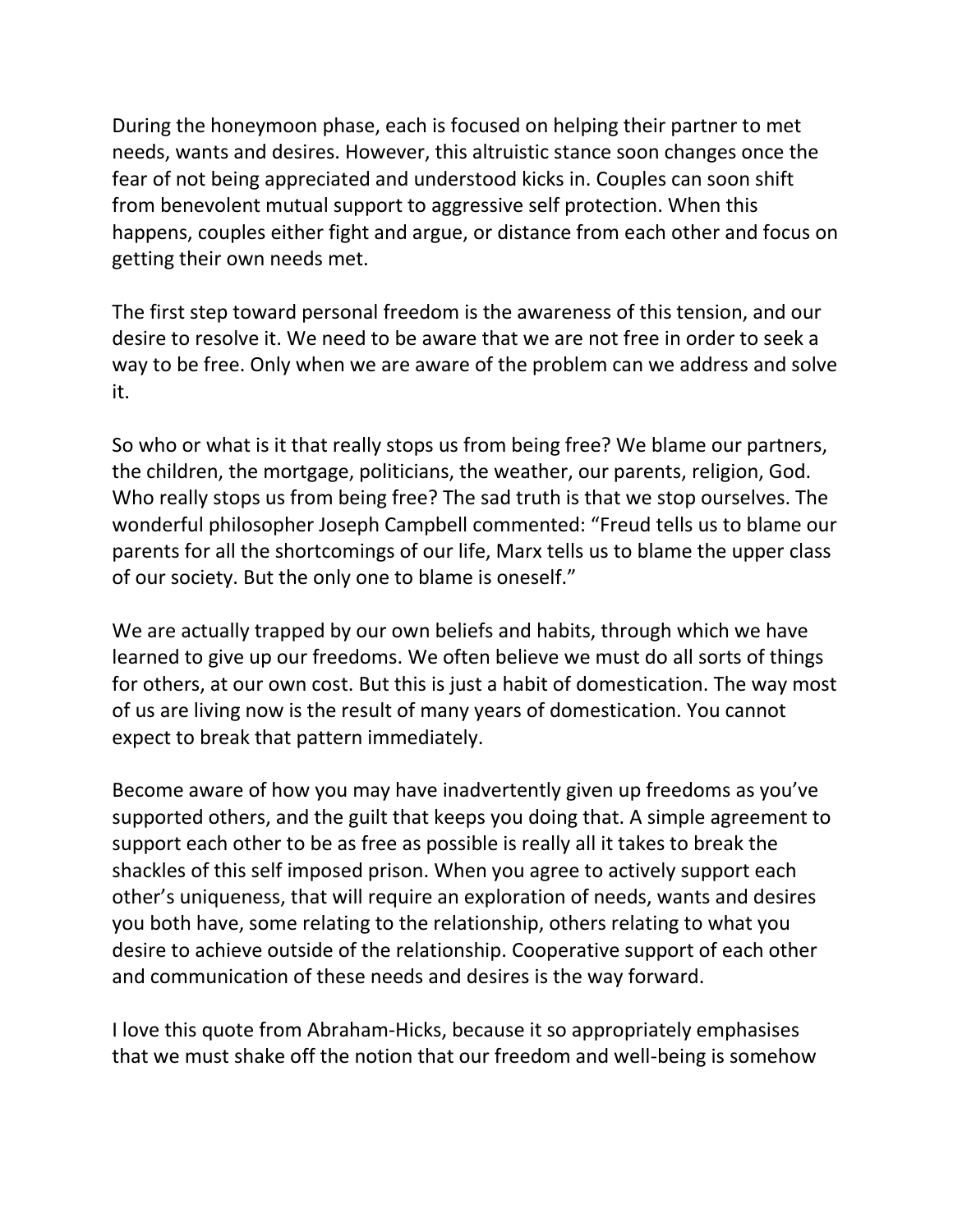dependent on someone else. At the end of the day, we must meet our own needs, and take care of our own reactivity. S/he wrote:

'Tell everyone you know: "My happiness depends on me, so you're off the hook." And then demonstrate it. Be happy, no matter what they're doing. Practice feeling good, no matter what. And before you know it, you will not give anyone else responsibility for the way you feel -- and then, you'll love them all. Because the only reason you don't love them, is because you're using them as your excuse to not feel good.'

Reflections: "What could I say to my partner that would better express my needs?"

"How could I express myself so as to better support my own uniqueness and also support my partner's?"

7th Success Mindset:

Totally accept yourself, warts & all When a warrior learns to stop the internal dialogue, everything becomes possible;the most far-fetched schemes become attainable. Don Juan Matus

If you want another to love you, don't expect them to love someone who views themselves as inadequate, unworthy or unlovable. In order to be loved by another, you must love yourself – be accepting, appreciative acknowledging, respectful, tolerant of and understanding of self.

Falling in love with self is something very few people do well. Instead, most people rattle off self-talk they developed years ago as children, and hang on every word that others have to say to them in order to feel OK. This process, of how we constantly make and remake ourselves, is beautifully summarized by Olga Kharitidi, a Russian psychiatrist, in her book Entering the Circle.

"The one and only thing everyone is doing all the time is trying to make their Self. Everyone speaks to this changing, growing being all the time, trying to shape it...... They speak inside their heads about the past, reconstructing it by changing or erasing the things that don't fit the being they are trying to create and by expanding the things that help them along. They also think of the future,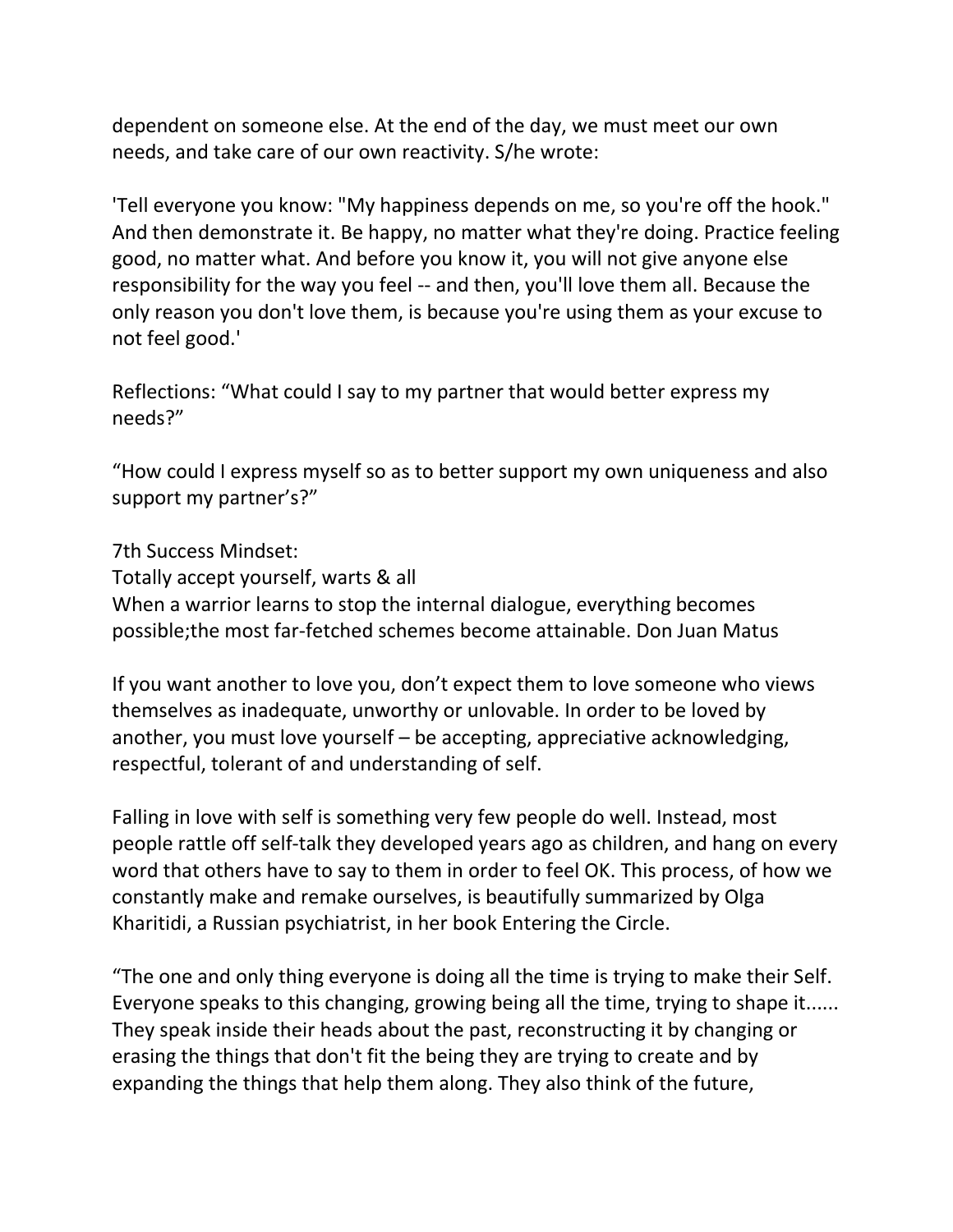imagining what they will do, how they will look, what their possessions will be, and how they will be accepted by others."

If you experienced many expressions of love, affirmation, valuing, appreciation and acknowledgement as a child, you will most probably have these attitudes towards yourself. You will most likely still speak to yourself as everyone does as described by Olga Kharitidi, but you would do so with acceptance and appreciation. Very few people do this, and those that do, usually do so only in part, not totally. Once we can love ourselves, we can open to being the person we were designed to be and feel valued by our mate, instead of being a slave to past conditioning.

If we do not love ourselves because we were insufficiently loved in childhood, we will interpret the comments of others as hurtful and demeaning, sowing seeds of self-doubt and low self-esteem. However, rather than recognising that history is repeating itself, we will instead think that the comments and views of others are the problem, failing to recognise that these others, such as our spouse, are just triggering emotionally reactive parts that have been lying within us for our whole life.

Loving self has nothing to do with grandiosely inflating your self-importance, or developing a narcissistic focus. It's just about treating yourself as well as you would a friend. In my book The 12 Choices of Winners I comment that:

"You may know of people who appear to successfully honour their self ahead of others, but whose lives are ruined by that preoccupation with their self. Such individuals may be narcissistic, anti-social, obsessive, attention-seeking or even paranoid. In other words, their tendency to think of themselves first is actually ruining their lives and relationships, because they can't see past their own reflection, or are hell-bent on looking after number one. However, in such cases, these people are not really honouring themselves, because they are actually caught up in dysfunctional reactions to life. A narcissist, for example, is someone who gets immersed in their own reflection, and has trouble considering the perspective of anyone other than themselves. Someone who is paranoid can't help but worry about their own security first and foremost. Obsessive individuals demand that their desires be met no matter what others may prefer. It is the insecurity of not being the centre of attention that causes attention-seeking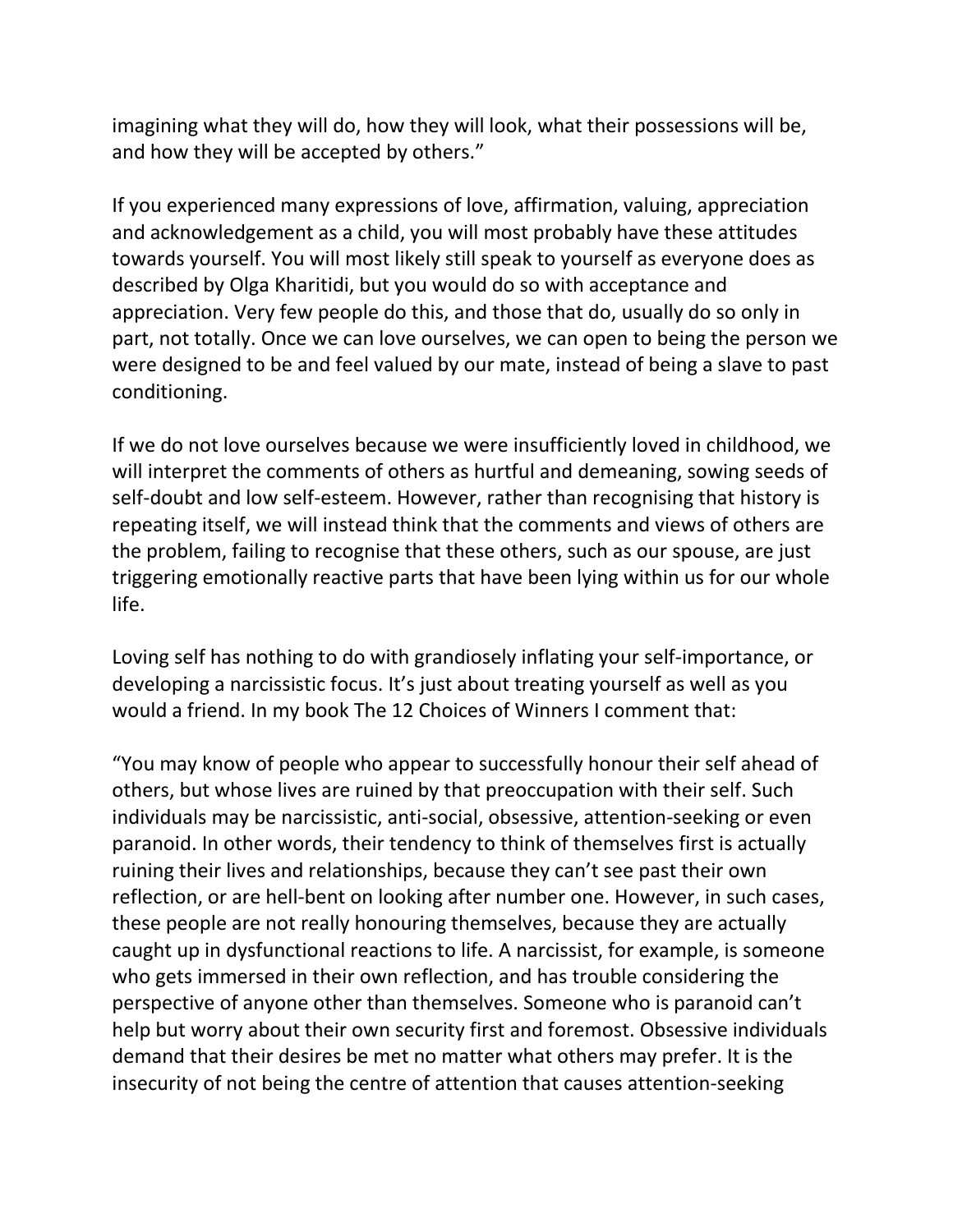behaviours. However, none of these patterns of behaviour is functional, nor creates long-term happiness. None of them are behaving in ways which really support the self, because narcissism, paranoia, obsession, attention-seeking, worrying and the like sets up a distance between one's self and others, and overlooks the inner damage giving rise to such ego-driven behaviour."(P 186)

Never judge yourself, but always look at ways to live life better. Never look back at your mistakes. Just look forward at ways you can improve your choices. Apologise if you need to, but don't buy into anyone's condemnation of you. Appreciate your positive intentions to be the best you can be, and when you hear those judgmental voices in your head, just put them on the shelf where you can view and learn from them – about yourself. I've shared with you some further ideas about how to support yourself thereby making you a more desirable partner in the article Make me into an excellent partner!

Reflections: "What could I say more supportively to myself, especially if I think I've made an error of judgement?"

"What could I say to my partner that would better own my uniqueness and express my needs?"

8th Success Mindset:

Consider the needs of your relationship

Once individuals recognize their role in creating their own life predicament, they also realize that they, and only they, have the power to change that situation. Irvin Yalom

There are three individuals with needs in your relationship: you, your partner, and the relationship itself. That means that all three must be constantly met, and to make matters worse, these needs may be unknown to all three.

We all have hundreds of needs, wants and desires, but few of us have been raised to know what all of these are. We often get to know a need only when it's not being met. By then, we're probably in a reactive mode – either withdrawing or getting frustrated and angry – because someone else is not doing what we want them to do. It may seem unlikely that you wouldn't know your own needs, but believe me, few are aware of many of their must-be-met needs.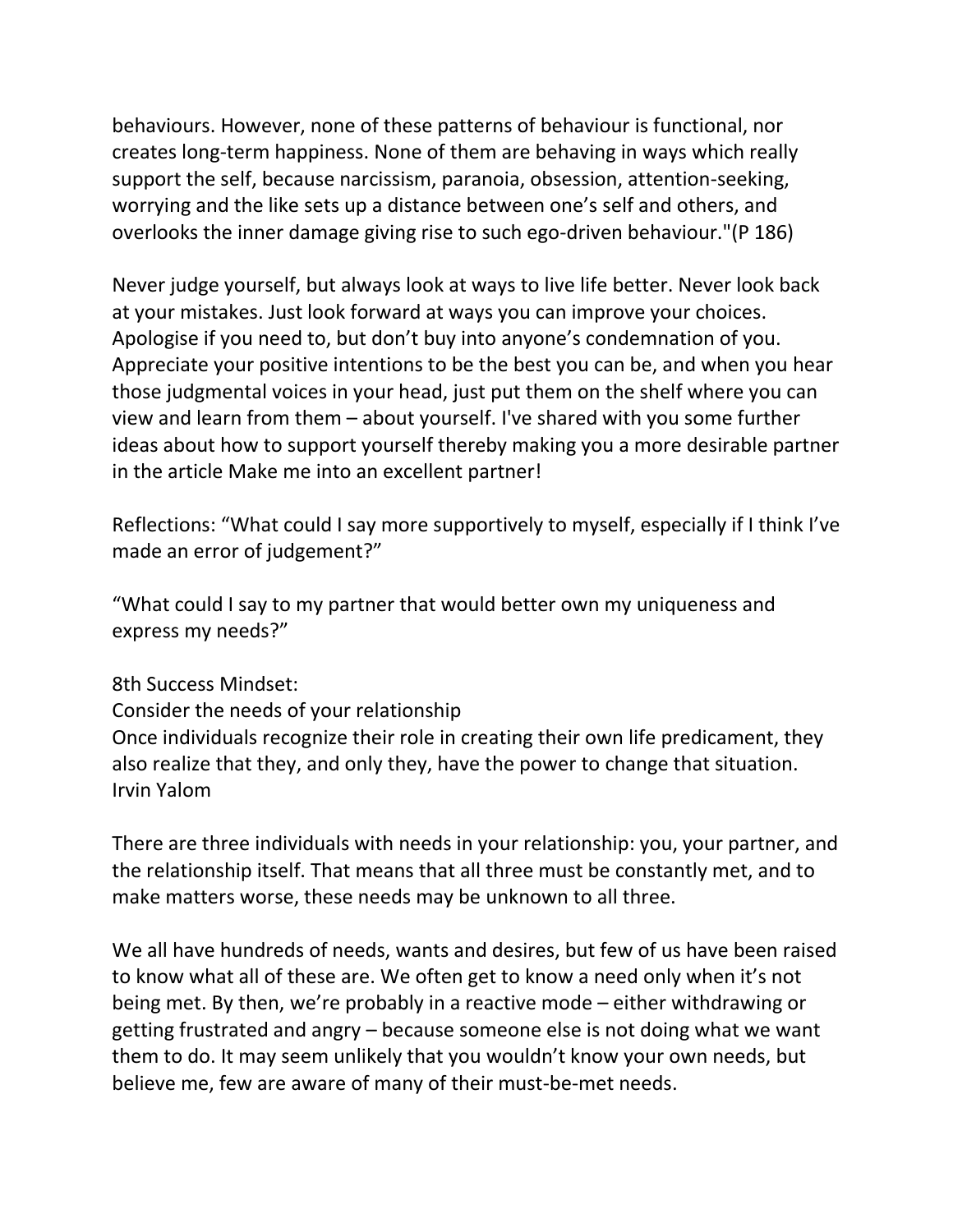Come to appreciate that the relationship itself has needs (as opposed to those of each partner). This will tell you what you can, and perhaps must, bring to the relationship in order to make it work. Such needs could include quality time out together, quality communication, a balanced sharing of tasks or roles in the relationship, agreements on strategies for supporting each other's life passions and hopes, and so on. There will certainly be a need for the recognition and expression of each other's Languages of Love and Connection if there's to be a constant appreciation and acknowledgement of each other.

All relationships require balanced communication, where each party speaks, is heard, and is hopefully understood. Learn how to do this, taking into account the unique traits you both have, needing either feelings to be heard and understood, or a viewpoint heard and acknowledged. Learn how to listen to what is going on within you, and express yourself, while continuing to own what is going on for you. Allow and encourage your partner to do likewise. Bring loving tolerance and patience when there are needs or values clashes when you talk.

All relationships have a need for these 10 Success Mindsets to be operating. Everyone coming in to a relationship actually expects these will just happen, and so rarely recognise that they will have to up-skill themselves in order to make the relationship workable. Even the most loving and adoring couple will meet challenges once unmet childhood needs arise, as is inevitable.

Reflections: "What could I say to my partner that would support the needs of our relationship?"

"How could I express myself so as to better support our relationship?"

9th Success Mindset: Give up being right; instead meet needs Being right is highly overrated. Even a stopped clock is right twice a day. Unknown

Needing to be 'right' is a great way to sabotage your relationship. Ask the many separated and divorced individuals who will claim that they were 'right' despite that leading to their relationship break-up. Put simply, being 'right' has no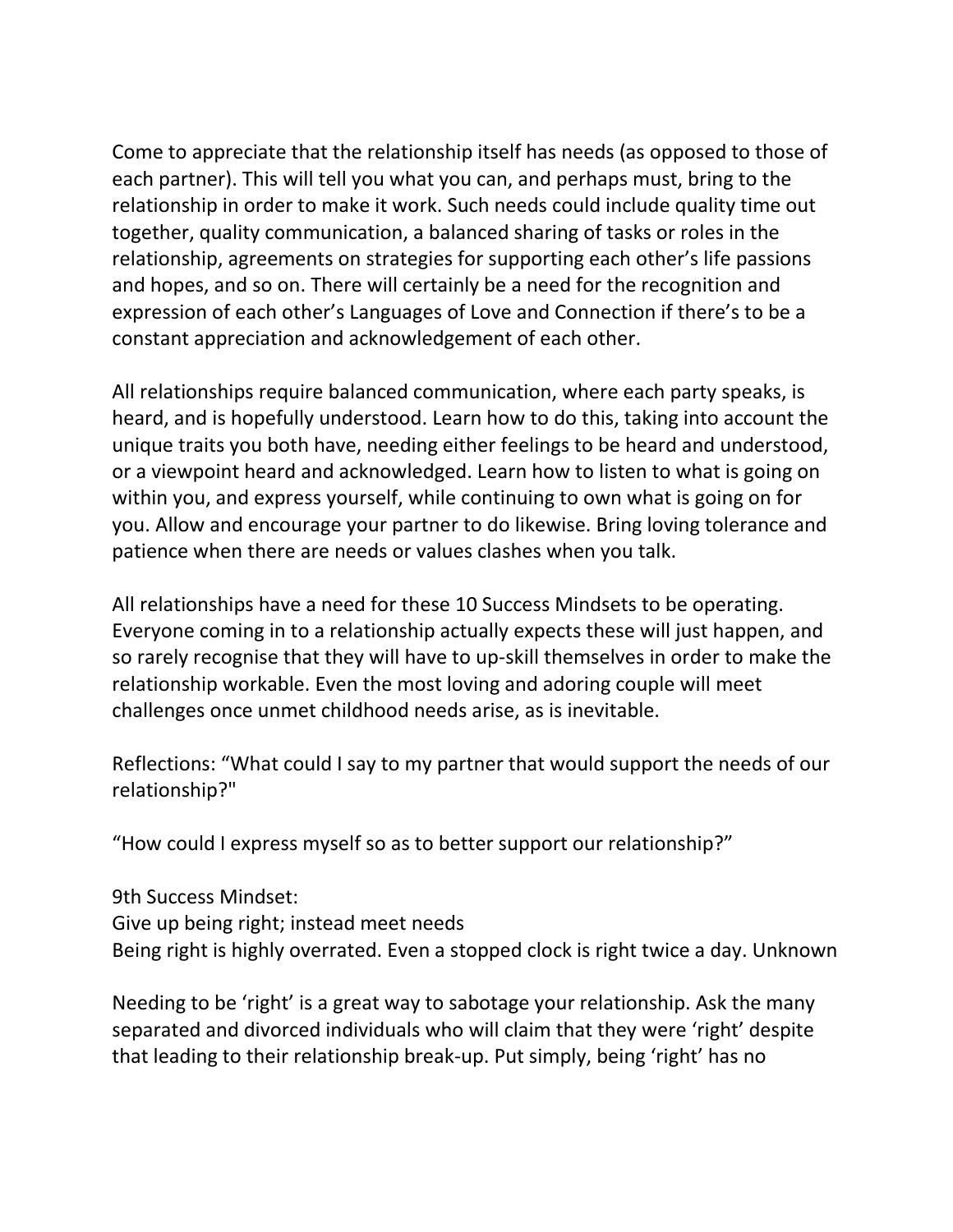meaning in relationship, and therefore no place there. It creates a non-negotiable block to communication. Here's why.

Values and beliefs about what is right are culturally determined and totally arbitrary. For example, in one culture (such as a family culture, or national culture) it may be right to have strongly differentiated roles in the relationship. This could play out with him bringing in the wood and caring for the garden, while she does the housework and meals. In other cultures (including the culture of many relationships), there is no such distinction. Roles are chosen based on who likes doing what, who is available to do what, and who has the energy to do what. If the latter determines roles, then they will be chosen according to needs, predisposition, and other demands on each partner, not on gender exclusivity. Thus, the concept of 'right' relates to what works best for both parties, as opposed to some cherished inherited value.

It is common for couples to think that there are right ways to raise kids, right ways to cook food, right ways to make the bed, right ways to talk, right ways to have sex, right ways to sort the garbage, right ways to speak to each other, right ways to relate to outsiders, right ways to entertain, right ways to listen – and on it goes. 'Right' simply reflects your value system (often inherited in part at least), and your specific needs. There is no such thing as 'Right' – capital 'R' – for any relationship. Such Right does not exist. There may be a 'right' (i.e. what is best) for you personally, because your values, needs, wants and preferences are what work best for you. But there may be an entirely different 'right' for your partner. Just as I have earlier encouraged you to stop judging yourself as being right or wrong, good or bad, I also encourage you to stop thinking about your relationship or partner in such terms.

The way forward here is to learn what your values, needs, wants, desires and preferences are, and invite your partner to support you to honour and respect these. Don't assume that your partner will know what is 'right' for you –s/he doesn't have ESP. Learn to specifically state what your needs are. Learn to state them in non-emotional ways. It is hard to hear a partner state what they would like if they are in a reactive emotional state. Notice that whenever you are feeling negative emotion with your partner, that emotion will be inviting you to stand up for yourself and ask to be heard or for support.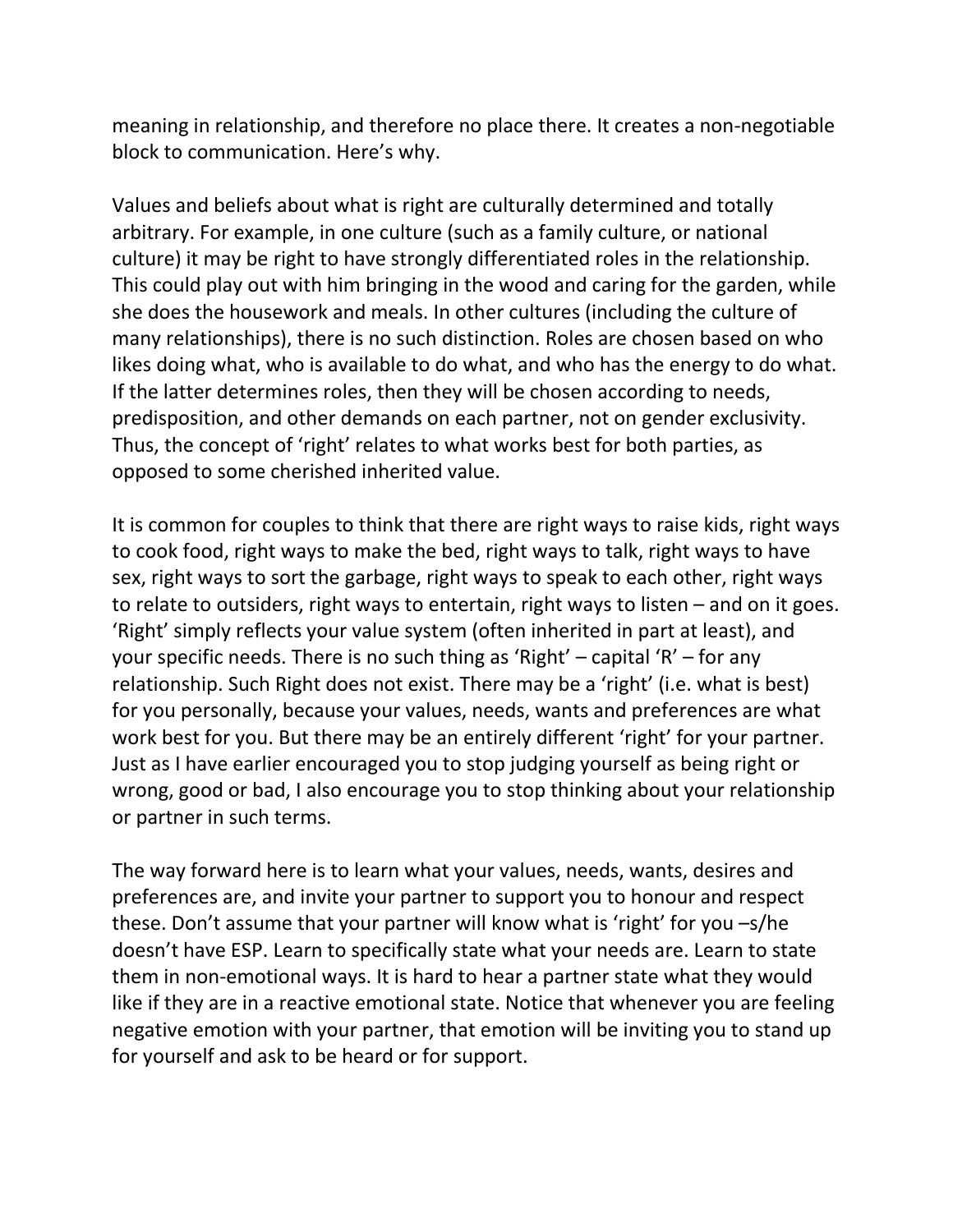Reflections: "What could I say to my partner that would support both of us and our needs?"

"How could I express myself so as to make sure that both our views are valued?"

10th Success Mindset: Discipline yourself to repeat what works, over and over We are what we repeatedly do. Excellence, then, is not an act, but a habit. Aristotle

Most of us grow up with little knowledge as to what leads to relationship excellence. Instead, we tend to repeat old habits of relating that we either learned from our caregivers as children or adopted because of the nature of our parenting. This has created the situation we face today – a relating pattern that we developed in childhood, never questioned, and took into our adult relationships.

This pattern of relating, however, may have been flawed. In most instances, each of us was left with an insufficient set of skills to successfully manage our adult relationships. We grew up with some flawed mindsets and a skills shortage, and only new learning and determination to do it better could improve upon this inheritance. Just as you have practiced these inherited relating patterns for decades to the point where they now seem to be a part of who you are, the time has come to practice a new set of mindsets and skills to serve you in your relationships from here on. It is now time to adopt additional mindsets and skills that research has shown work well in relationships. The Emotionally Focused Couples Therapy model is one such approach. It offers new ideas about how to relate, and the mindsets and skills that will take you there.

Consider this example. I have a mantra that has the power, when repeated, to calm me down, take me out of fearful thinking, and improve my mood for relating to others, no matter what state of mind or emotion they are in. I repeat this mantra many times each day. It is my key to calm and focus. I also repeat affirmations each day. I meditate every morning. I jog every weekday morning. I know that success only comes to those determined to repeat what works well, so I don't take risks. You may have some similar disciplines in your life.